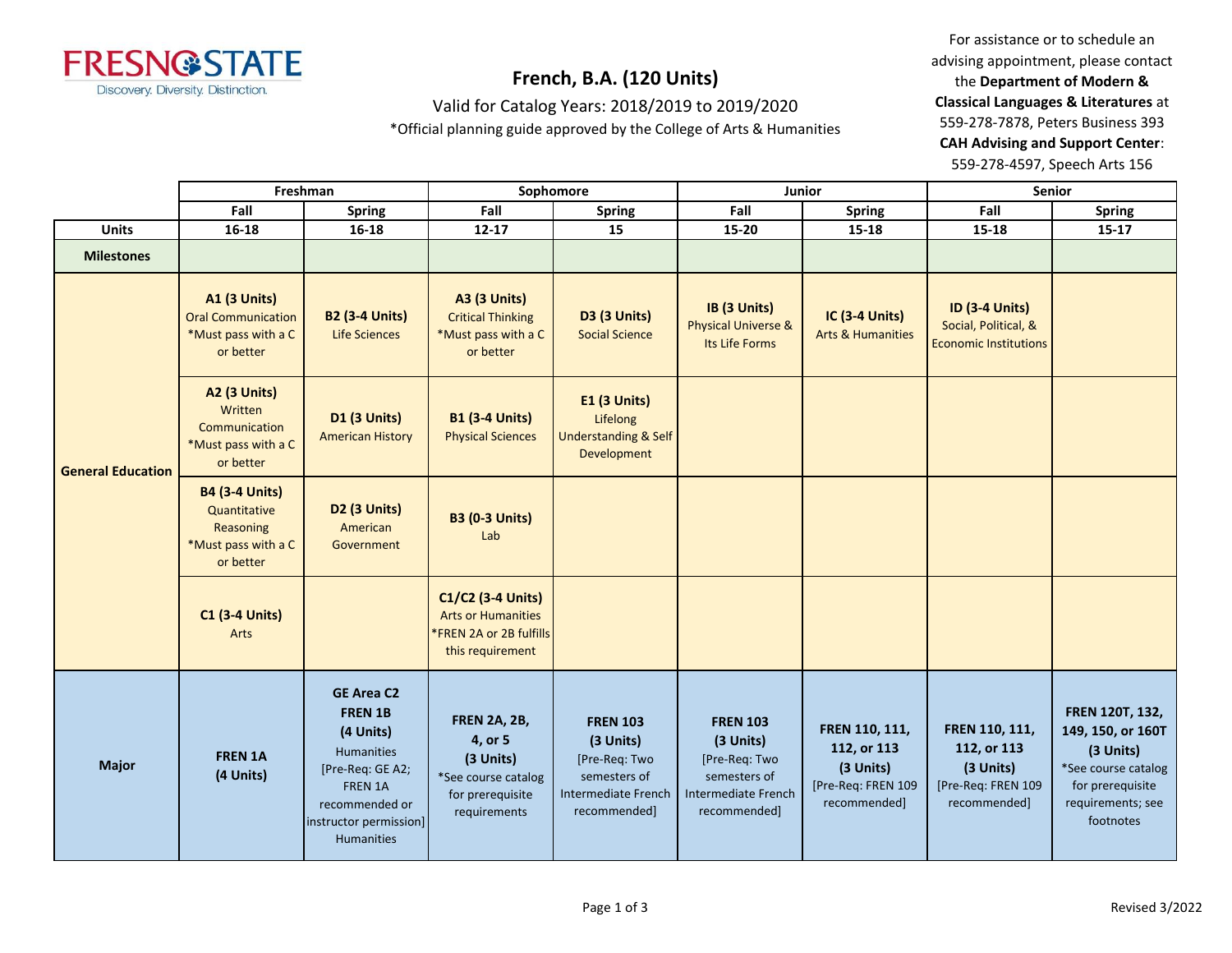

Valid for Catalog Years: 2018/2019 to 2019/2020

\*Official planning guide approved by the College of Arts & Humanities

For assistance or to schedule an advising appointment, please contact the **Department of Modern & Classical Languages & Literatures** at 559-278-7878, Peters Business 393 **CAH Advising and Support Center**: 559-278-4597, Speech Arts 156

|                                                               |           | Freshman        |           | Sophomore                                                                                                                                  | Junior                                                                                                                         |                                                                                                                                | Senior                                                                                                                         |                                                                                                         |
|---------------------------------------------------------------|-----------|-----------------|-----------|--------------------------------------------------------------------------------------------------------------------------------------------|--------------------------------------------------------------------------------------------------------------------------------|--------------------------------------------------------------------------------------------------------------------------------|--------------------------------------------------------------------------------------------------------------------------------|---------------------------------------------------------------------------------------------------------|
|                                                               | Fall      | <b>Spring</b>   | Fall      | <b>Spring</b>                                                                                                                              | Fall                                                                                                                           | <b>Spring</b>                                                                                                                  | Fall                                                                                                                           | <b>Spring</b>                                                                                           |
| <b>Units</b>                                                  | $16 - 18$ | $16 - 18$       | $12 - 17$ | 15                                                                                                                                         | 15-20                                                                                                                          | $15 - 18$                                                                                                                      | $15 - 18$                                                                                                                      | $15-17$                                                                                                 |
| <b>Major</b>                                                  |           |                 |           | <b>FREN 109</b><br>(3 Units)<br>[Pre-Req: GE<br>Foundation & Breadth<br>Area C; two<br>semesters of<br>intermediate French<br>recommended] | FREN 110, 111,<br>112, or 113<br>(3 Units)<br>[Pre-Req: FREN 109<br>recommended]                                               | FREN 120T, 132,<br>149, 150, or 160T<br>(3 Units)<br>*See course catalog<br>for prerequisite<br>requirements; see<br>footnotes | FREN 120T, 132,<br>149, 150, or 160T<br>(3 Units)<br>*See course catalog<br>for prerequisite<br>requirements; see<br>footnotes |                                                                                                         |
|                                                               |           |                 |           | <b>FREN 2A, 2B,</b><br>4, or 5<br>(3 Units)<br>*See course catalog<br>for prerequisite<br>requirements                                     | FREN 120T, 132,<br>149, 150, or 160T<br>(3 Units)<br>*See course catalog<br>for prerequisite<br>requirements; see<br>footnotes |                                                                                                                                |                                                                                                                                |                                                                                                         |
| <b>Additional</b><br><b>Graduation</b><br><b>Requirements</b> |           | <b>Elective</b> |           |                                                                                                                                            | <b>UDWS (0-4 Units)</b><br>*Upper Division<br>Writing Exam OR "W"<br>Course (must pass<br>with a C or better)                  | <b>Elective</b>                                                                                                                | <b>Elective</b>                                                                                                                | <b>EHD 50</b><br>(3 Units)<br>*Prerequisite for<br><b>Single Subject</b><br><b>Credential in French</b> |
|                                                               |           |                 |           |                                                                                                                                            | <b>Elective</b>                                                                                                                | <b>Elective</b>                                                                                                                | <b>Elective</b>                                                                                                                | MI (3 Units)<br>Multicultural/<br>International                                                         |
|                                                               |           |                 |           |                                                                                                                                            |                                                                                                                                |                                                                                                                                |                                                                                                                                | <b>Elective</b>                                                                                         |
|                                                               |           |                 |           |                                                                                                                                            |                                                                                                                                |                                                                                                                                |                                                                                                                                | <b>Elective</b>                                                                                         |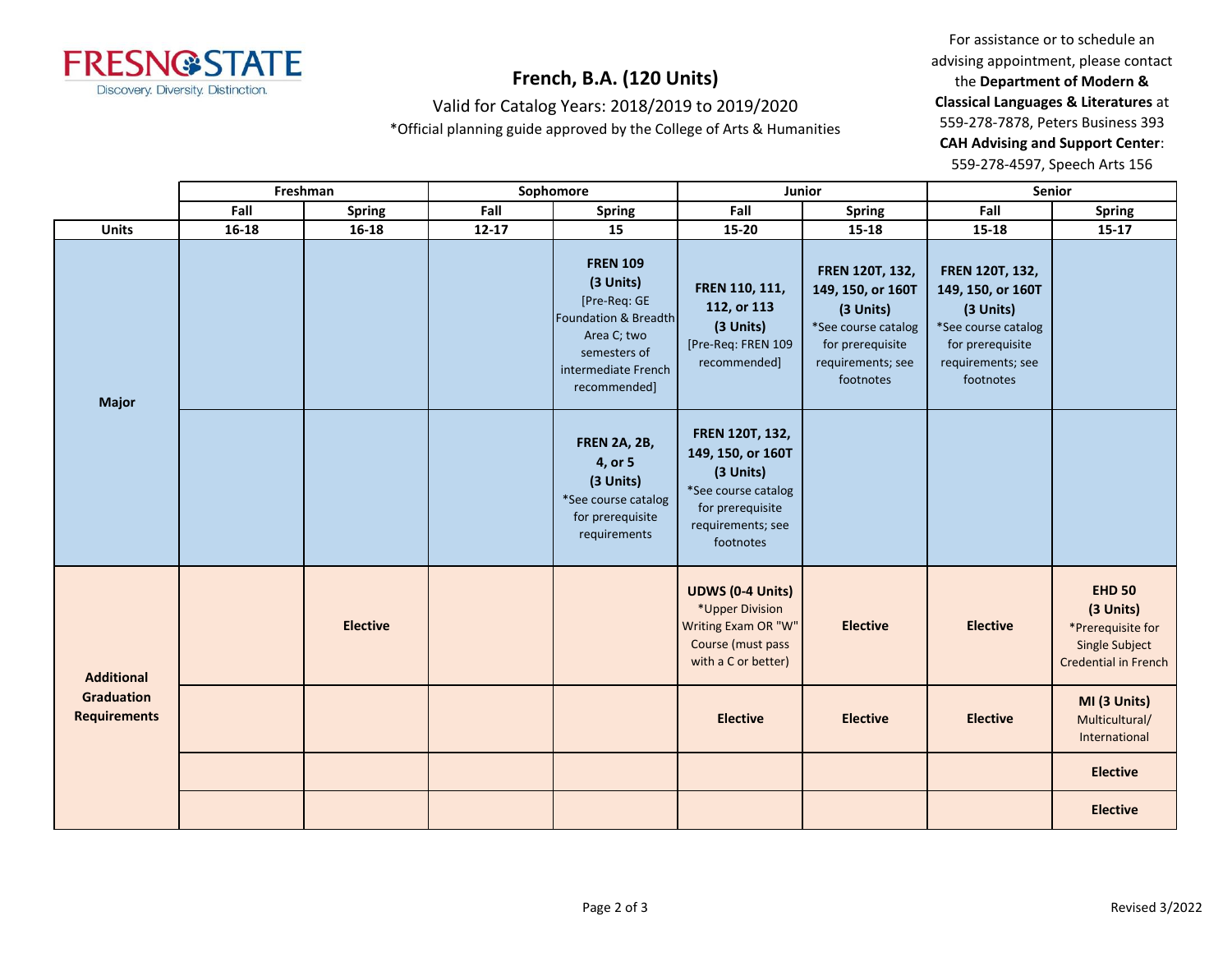

Valid for Catalog Years: 2018/2019 to 2019/2020

\*Official planning guide approved by the College of Arts & Humanities

For assistance or to schedule an advising appointment, please contact the **Department of Modern & Classical Languages & Literatures** at 559-278-7878, Peters Business 393 **CAH Advising and Support Center**: 559-278-4597, Speech Arts 156

|              | Freshman       |        | Sophomore     |               | Junior      |        | <b>Senior</b> |                      |
|--------------|----------------|--------|---------------|---------------|-------------|--------|---------------|----------------------|
|              | Fall           | Spring | -<br>Fall     | <b>Spring</b> | - -<br>Fall | Spring | Fall          | <b>Spring</b>        |
| <b>Units</b> | 1C 10<br>10-18 | 16-18  | 1917<br>12-17 | --            | 15-20       | 15-18  | 15-18         | 4.5.47<br>TJ.<br>- - |

#### **FOOTNOTES:**

**Prerequisites/Corequisites:** Other restrictions may apply. Please see your course catalog for detailed prerequisite/corequisite requirements.

Grade Requirements: CR/NC grading is not permitted for courses in the French major. Students must receive a minimum grade of C in each upper division course used toward the French major.

Major Requirements: Only 3 units of courses taught in English may be applied to the French major. Consult with a French advisor to determine which required lower division courses, if any, may be waived. Waiver of required units for the major does not reduce the total number of units required for the awarding of the bachelor's degree. Up to 6 units of FREN 120T and 6 units of FREN 132 may be applied toward the French major.

General Education: A maximum of two courses from one department may be used simultaneously to satisfy the GE and major requirements. If the French major is the secondary major, this limitation does not apply. Consult a faculty advisor for additional details. Students majoring in French cannot count French courses for GE Integration IC.

**Electives (25-31 units):** Units in this area may be used toward a double major or minor. Students must earn a minimum of 120 units total to graduate. The number of required elective units may vary, depending on the amount of units earned from major and GE courses.

Upper Division Writing Skills requirement (UDWS): All undergraduate students must demonstrate competency in writing skills by passing the Upper Division Writing Exam (UDWE) or by obtaining a C or better in an approved upper division writing course, identified by the letter "W."

Substitutions: If substitutions/exceptions/waivers are made for any major courses that also meet GE and/or the Multicultural/International graduation requirement, the student is responsible for completing additional courses to satisfy the respective areas (GE and/or MI). This also includes the upperdivision writing requirement.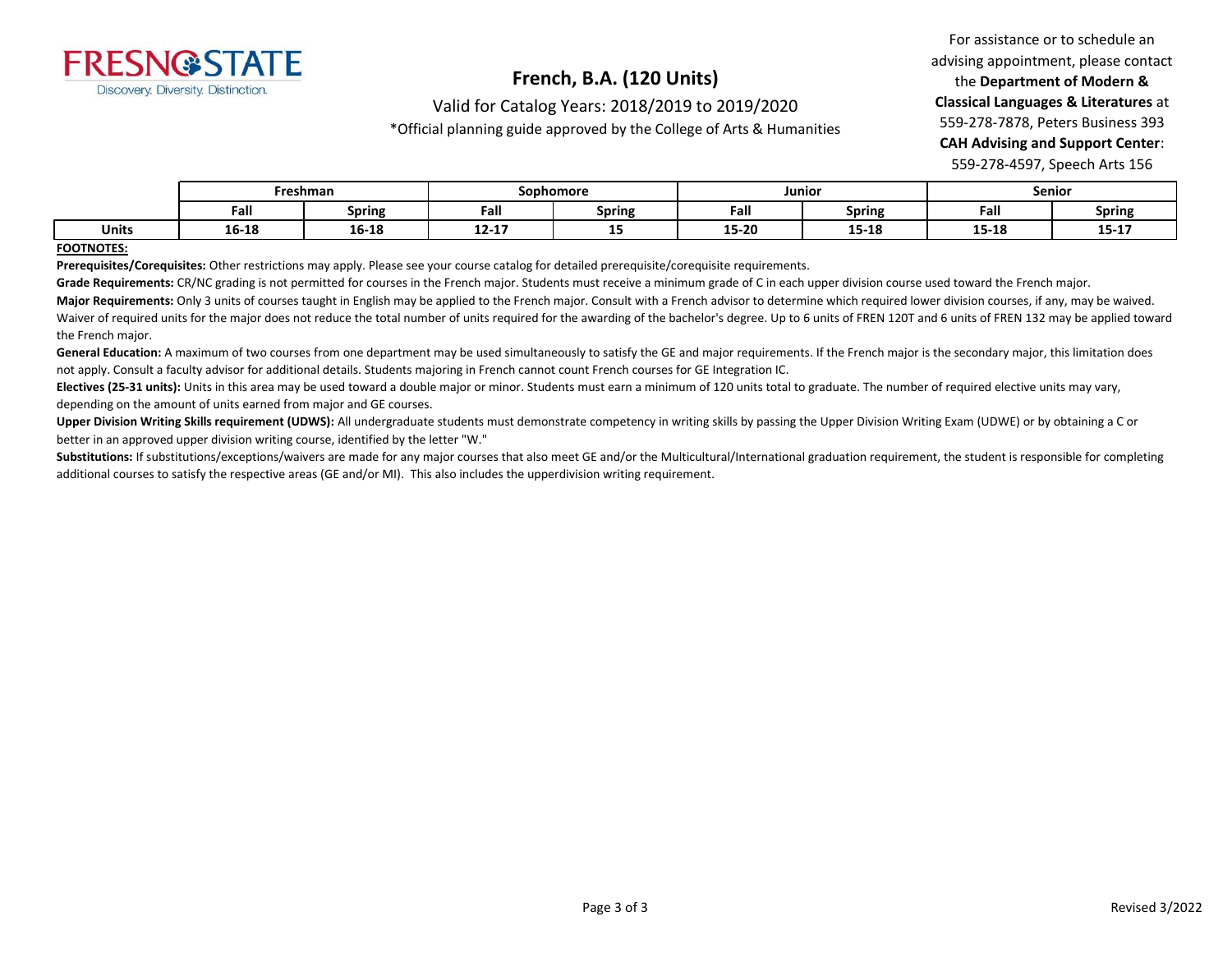

Valid for Catalog Years: 2010/2011 to 2017/2018

\*Official planning guide approved by the College of Arts & Humanities

For assistance or to schedule an advising appointment, please contact the **Department of Modern & Classical Languages & Literatures** at 559-278- 7878, Peters Business 393 **CAH Advising and Support Center**: 559-278-4597, Speech Arts 156

|                                    | Freshman                                                                               |                                                                                                                                             | Sophomore                                                                                           |                                                                                                          | <b>Junior</b>                                                                                            |                                                                                     | <b>Senior</b>                                                                    |                                                                                                                                             |
|------------------------------------|----------------------------------------------------------------------------------------|---------------------------------------------------------------------------------------------------------------------------------------------|-----------------------------------------------------------------------------------------------------|----------------------------------------------------------------------------------------------------------|----------------------------------------------------------------------------------------------------------|-------------------------------------------------------------------------------------|----------------------------------------------------------------------------------|---------------------------------------------------------------------------------------------------------------------------------------------|
|                                    | Fall                                                                                   | <b>Spring</b>                                                                                                                               | Fall                                                                                                | <b>Spring</b>                                                                                            | Fall                                                                                                     | <b>Spring</b>                                                                       | Fall                                                                             | <b>Spring</b>                                                                                                                               |
| <b>Units</b>                       | 16-18                                                                                  | 16-18                                                                                                                                       | $12 - 17$                                                                                           | 15                                                                                                       | 15-20                                                                                                    | 15-18                                                                               | $15 - 18$                                                                        | $15 - 17$                                                                                                                                   |
| <b>General</b><br><b>Education</b> | <b>A1 (3 Units)</b><br><b>Oral Communication</b><br>*Must pass with a C<br>or better   | <b>B2 (3-4 Units)</b><br><b>Life Sciences</b>                                                                                               | <b>A3 (3 Units)</b><br><b>Critical Thinking</b><br>*Must pass with a C<br>or better                 | <b>D3 (3 Units)</b><br><b>Social Science</b>                                                             | IB (3 Units)<br><b>Physical Universe &amp;</b><br>Its Life Forms                                         | <b>IC (3-4 Units)</b><br>Arts &<br><b>Humanities</b>                                | <b>ID (3-4 Units)</b><br>Social, Political, &<br>Economic<br><b>Institutions</b> | MI (3 Units)<br>Multicultural/<br>International                                                                                             |
|                                    | A2 (3 Units)<br>Written<br>Communication<br>*Must pass with a C<br>or better           | D1 (3 Units)<br><b>American History</b>                                                                                                     | <b>B1 (3-4 Units)</b><br><b>Physical Sciences</b>                                                   | <b>E1 (3 Units)</b><br>Lifelong<br><b>Understanding &amp; Self</b><br>Development                        |                                                                                                          |                                                                                     |                                                                                  |                                                                                                                                             |
|                                    | <b>B4 (3-4 Units)</b><br>Quantitative<br>Reasoning<br>*Must pass with a C<br>or better | D <sub>2</sub> (3 Units)<br><b>American Government</b>                                                                                      | <b>B3 (0-3 Units)</b><br>Lab                                                                        |                                                                                                          |                                                                                                          |                                                                                     |                                                                                  |                                                                                                                                             |
|                                    | <b>C1 (3-4 Units)</b><br>Arts                                                          |                                                                                                                                             | C1/C2 (3-4 Units)<br><b>Arts or Humanities</b><br>*FREN 2A or 2B<br>fulfills this<br>requirement    |                                                                                                          |                                                                                                          |                                                                                     |                                                                                  |                                                                                                                                             |
| <b>Major</b>                       | FREN 1A (4 Units)                                                                      | <b>GE Area C2</b><br>FREN 1B (4 Units)<br>Humanities<br>[Pre-Reg: GE A2; FREN]<br>1A recommended or<br>instructor permission]<br>Humanities | <b>FREN 2A, 2B,</b><br>4, or 5 (3 Units)<br>*See course catalog<br>for prerequisite<br>requirements | <b>FREN 103 (3 Units)</b><br>[Pre-Req: Two<br>semesters of<br><b>Intermediate French</b><br>recommended] | <b>FREN 103 (3 Units)</b><br>[Pre-Req: Two<br>semesters of<br><b>Intermediate French</b><br>recommended] | FREN 110, 111,<br>112, or 113<br>(3 Units)<br>[Pre-Req: FREN<br>109<br>recommended] | FREN 110, 111,<br>112, or 113<br>(3 Units)<br>recommended]                       | FREN 120T, 132, 149,<br>150, or 160T (3 Units)<br>*See course catalog for<br>[Pre-Req: FREN 109 prerequisite requirements;<br>see footnotes |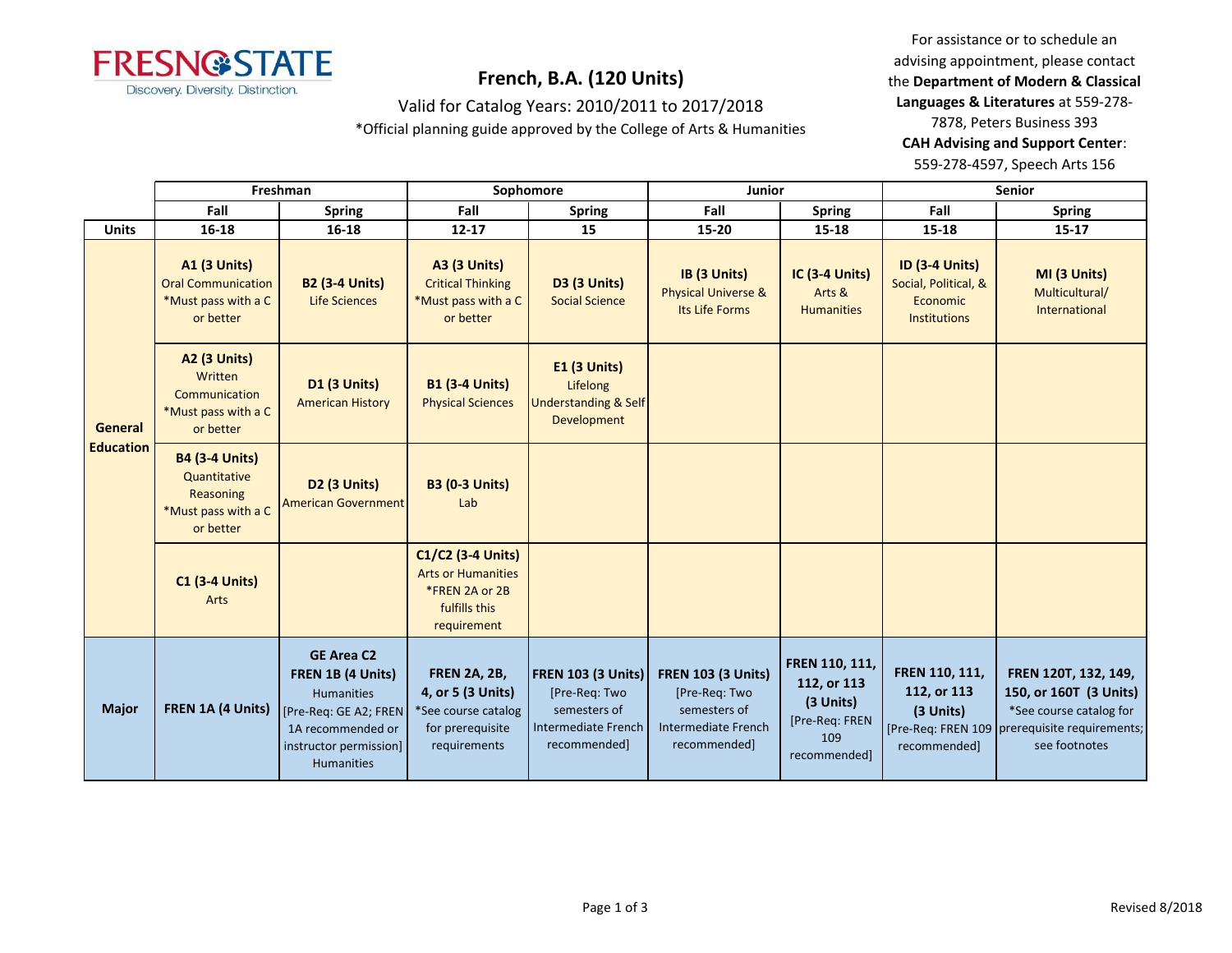

For assistance or to schedule an advising appointment, please contact the **Department of Modern & Classical Languages & Literatures** at 559-278- 7878, Peters Business 393 **CAH Advising and Support Center**: 559-278-4597, Speech Arts 156

| Valid for Catalog Years: 2010/2011 to 2017/2018 |  |
|-------------------------------------------------|--|
|-------------------------------------------------|--|

\*Official planning guide approved by the College of Arts & Humanities

|                  | Freshman              |                 | Sophomore |                                                                                                                                         | Junior                                                                                                                         |                                                                                                                                             | Senior                                                                                                                                |                                                                                        |
|------------------|-----------------------|-----------------|-----------|-----------------------------------------------------------------------------------------------------------------------------------------|--------------------------------------------------------------------------------------------------------------------------------|---------------------------------------------------------------------------------------------------------------------------------------------|---------------------------------------------------------------------------------------------------------------------------------------|----------------------------------------------------------------------------------------|
|                  | Fall<br><b>Spring</b> |                 | Fall      | <b>Spring</b>                                                                                                                           | Fall                                                                                                                           | <b>Spring</b>                                                                                                                               | Fall                                                                                                                                  | <b>Spring</b>                                                                          |
| <b>Units</b>     | $16 - 18$             | $16 - 18$       | $12 - 17$ | 15                                                                                                                                      | 15-20                                                                                                                          | 15-18                                                                                                                                       | 15-18                                                                                                                                 | $15 - 17$                                                                              |
| <b>Major</b>     |                       |                 |           | <b>FREN 109 (3 Units)</b><br>[Pre-Req: GE<br>Foundation &<br>Breadth Area C; two<br>semesters of<br>intermediate French<br>recommended] | FREN 110, 111,<br>112, or 113 (3 Units)<br>[Pre-Req: FREN 109<br>recommended]                                                  | <b>FREN 120T,</b><br>132,<br>149, 150, or<br>160T (3 Units)<br>*See course<br>catalog for<br>prerequisite<br>requirements;<br>see footnotes | <b>FREN 120T, 132,</b><br>149, 150, or 160T<br>(3 Units)<br>*See course catalog<br>for prerequisite<br>requirements; see<br>footnotes |                                                                                        |
|                  |                       |                 |           | <b>FREN 2A, 2B,</b><br>4, or 5 (3 Units)<br>*See course catalog<br>for prerequisite<br>requirements                                     | FREN 120T, 132,<br>149, 150, or 160T<br>(3 Units)<br>*See course catalog for<br>prerequisite<br>requirements; see<br>footnotes |                                                                                                                                             |                                                                                                                                       |                                                                                        |
| <b>Electives</b> |                       | <b>Elective</b> |           |                                                                                                                                         | <b>UDWS (0-4 Units)</b><br>*Upper Division<br>Writing Exam OR "W"<br>Course (must pass with<br>a C or better)                  | <b>Elective</b>                                                                                                                             | <b>Elective</b>                                                                                                                       | <b>EHD 50 (3 Units)</b><br>*Prerequisite for Single<br>Subject Credential in<br>French |
|                  |                       |                 |           |                                                                                                                                         | <b>Elective</b>                                                                                                                | <b>Elective</b>                                                                                                                             | <b>Elective</b>                                                                                                                       | <b>Elective</b>                                                                        |
|                  |                       |                 |           |                                                                                                                                         |                                                                                                                                |                                                                                                                                             |                                                                                                                                       | <b>Elective</b>                                                                        |